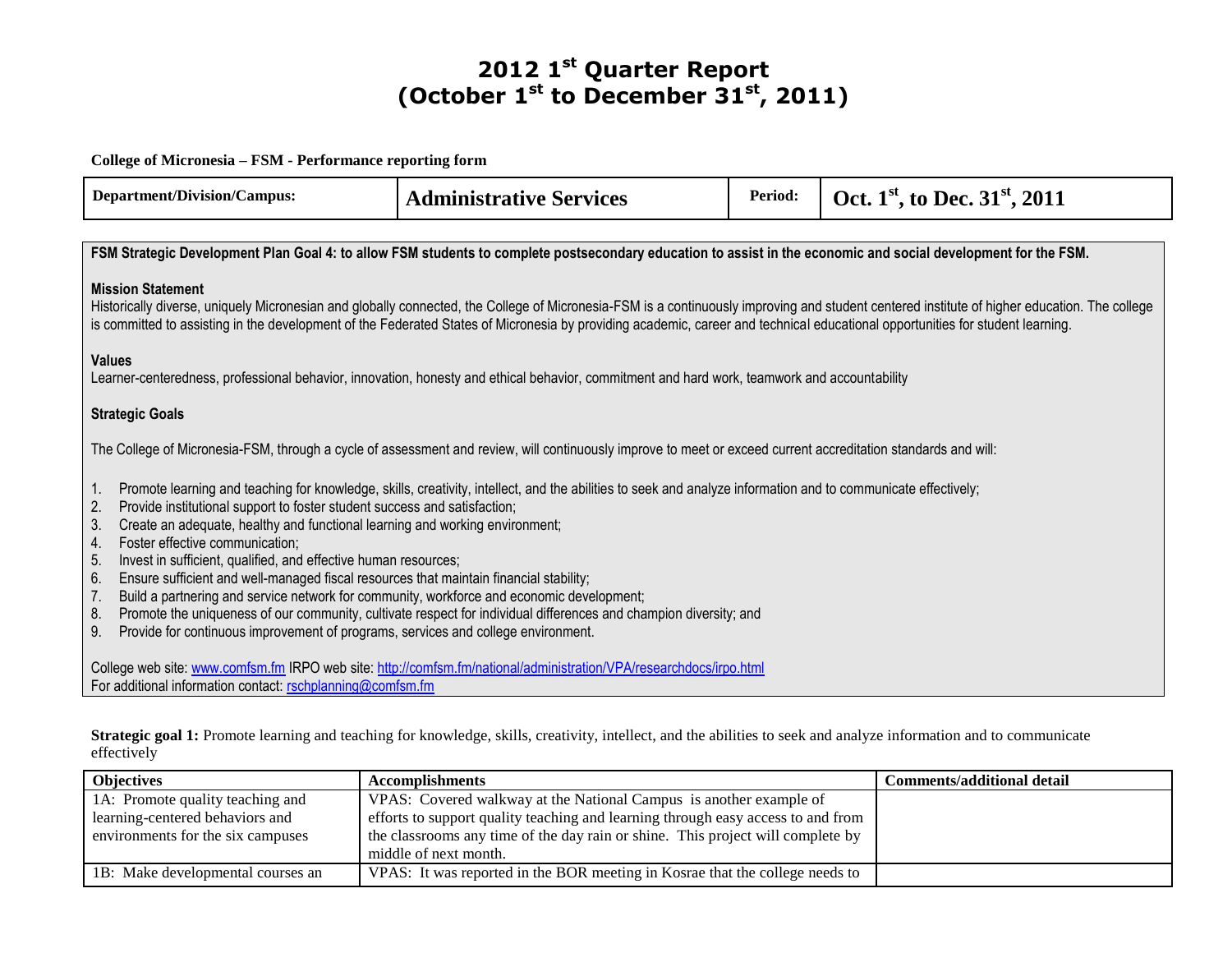| institutional priority                 | provide adequate funding for the implementation of the ACE Program.<br>Currently, the program started out with the use of the existing faculty and |  |
|----------------------------------------|----------------------------------------------------------------------------------------------------------------------------------------------------|--|
|                                        | support staff without any request for funding from the state campuses.                                                                             |  |
| 1C: Enhance faculty involvement in the | VPAS: The Department of Administrative Services supported the new standing                                                                         |  |
| college                                | committee set up because for the first time faculty are now engaged in planning                                                                    |  |
|                                        | and recommending plans and improvements of services at the college.                                                                                |  |

**Strategic goal 2:** Provide institutional support to foster student success and satisfaction

| <b>Objectives</b>                       | <b>Accomplishments</b>                                                          | <b>Comments/additional detail</b> |
|-----------------------------------------|---------------------------------------------------------------------------------|-----------------------------------|
| 2A: Promote strategic enrollment        | VPAS: Support planning to invite students who are capable to do college level.  |                                   |
| management for the college              | Coordinate with the Director of IT to establish an online registration process. |                                   |
|                                         | This will clearly allow continuing students to seek available courses and re-   |                                   |
|                                         | enroll at the college.                                                          |                                   |
| 2B: Become more student-centered in the | VPAS: Department staff particularly the Security office has started work on     |                                   |
| development of specific college system  | the Emergency Preparedness Plan to be used by all campuses. Definitely, this    |                                   |
| policies and procedures                 | plan will address all types of emergencies in conjunction with the National and |                                   |
|                                         | State Government disaster plan. Portion of this plan will be unique only to the |                                   |
|                                         | college setting.                                                                |                                   |
| 2C: Promote timely college tenure and   | IP (Interim President)                                                          |                                   |
| graduation of students with mastery of  | IP joined the 2011 Orientation General Assembly to welcome the                  |                                   |
| array of core learning objectives,      | incoming freshmen and the returning students and new and returning staff        |                                   |
| including civic-mindedness and self-    | and faculty.                                                                    |                                   |
| value                                   |                                                                                 |                                   |
| 2D: Develop a student-friendly campus   |                                                                                 |                                   |
| environment that encourages and enables |                                                                                 |                                   |
| students to be health conscious         |                                                                                 |                                   |

**Strategic goal 3:** Create an adequate, healthy and functional learning and working environment

| <b>Objectives</b>                                                      | <b>Accomplishments</b>                                                                                                                                                                                                                                                                                                                                                                              | Comments/additional detail |
|------------------------------------------------------------------------|-----------------------------------------------------------------------------------------------------------------------------------------------------------------------------------------------------------------------------------------------------------------------------------------------------------------------------------------------------------------------------------------------------|----------------------------|
| 3A: Provide for adequate facilities to<br>support a learning community | VPAS: The completion of the Prioritization of Instructional<br>Programs will clearly provide a new direction for the college as to<br>how facilities will be constructed. It is realized that we have a<br>\$1.4 million dollars cost of ownership of all facilities that below to<br>the college. Additional facilities will need to be considered<br>carefully as funding resources will decline. |                            |
|                                                                        | <b>Maintenance and Security:</b>                                                                                                                                                                                                                                                                                                                                                                    |                            |
|                                                                        | <b>College wide CIP projects:</b>                                                                                                                                                                                                                                                                                                                                                                   |                            |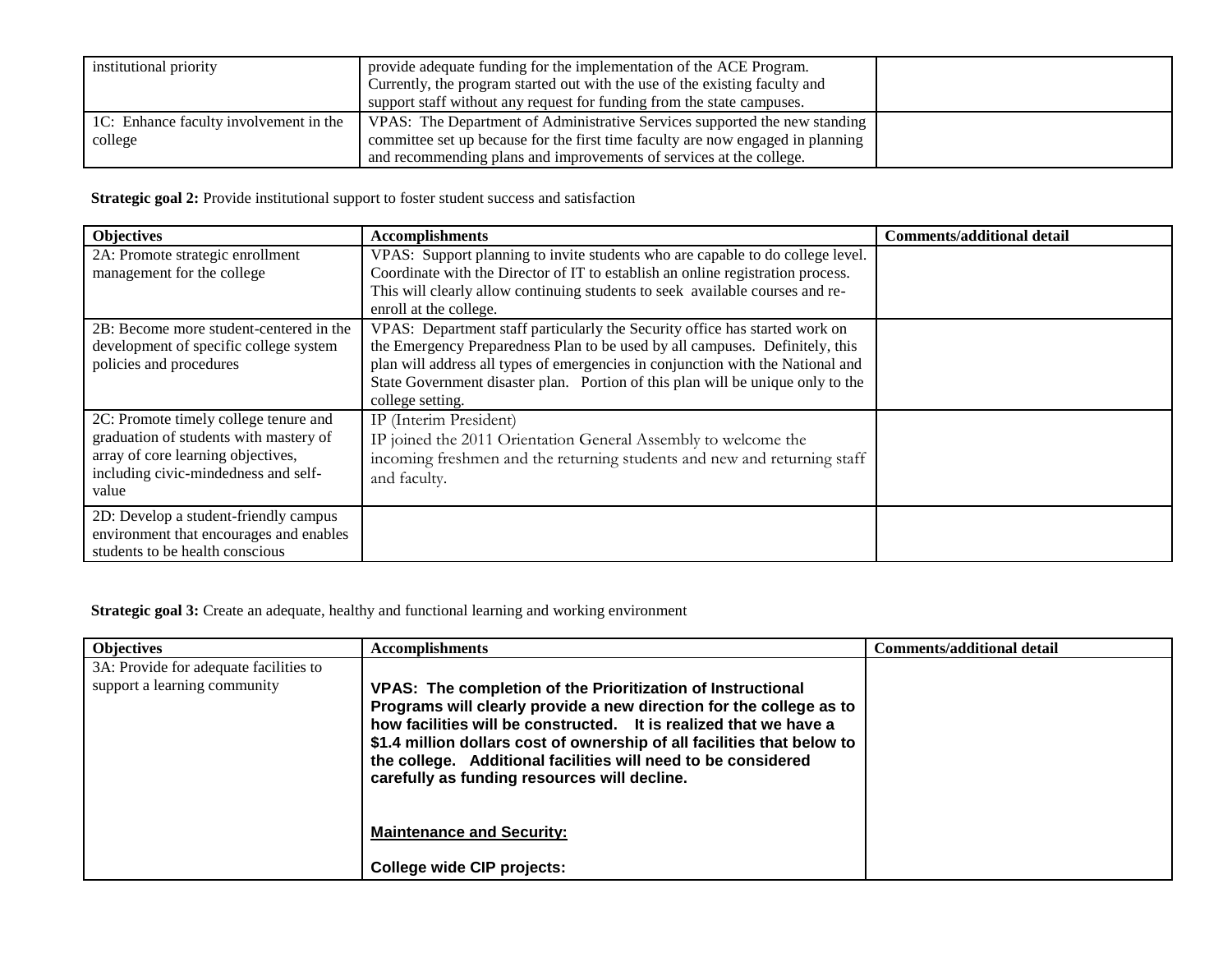| JEMCO continues to suspend projects for the college and has                  |
|------------------------------------------------------------------------------|
| pasted a resolution to not approved project for COM-FSM                      |
| from 2012-2016. JEMCO further resolve to review the COM-                     |
| FSM IDP funding in its mid-year meeting in March 2012. (No                   |
| Further action on this item)                                                 |
| Board approved 210,000 to repairs and improvements of                        |
| facilities and campus assess.                                                |
| \$100,000 for Kosrae Library and classroom renovation.                       |
| \$30,000 for Chuuk Campus building painting and repairs.                     |
| \$36,000 for National Campus building painting and<br>repairs.               |
| \$30,000 for FSM-FMI Computer lab repair and others                          |
| building repairs.                                                            |
| \$12,000 for Pohnpei Campus Walkway, stairs and ramp.                        |
| \$2,000 for National campus huts repair.                                     |
| <b>National Campus:</b>                                                      |
|                                                                              |
| Completed covered walkways projects as scheduled.<br>$\bullet$               |
| Competed installation of generator building and hook-up of                   |
| power from the generator to Classroom "A, B and faculty                      |
| building F2.                                                                 |
| Completed installation of 24 building signs at the National                  |
| Campus.                                                                      |
| Implemented painting of Buildings D, E, G and F2.                            |
| <b>Pohnpei Campus:</b>                                                       |
| Pohnpei Campus CRE project is 99% complete and                               |
| scheduled for be turned over by Mid January 2012.                            |
| Implemented construction of Walkway, Ramps, Stairs and                       |
| improve pathway to the upper parking lot.                                    |
| <b>Kosrae Campus:</b>                                                        |
| Awarded contract for Classroom and library renovation.                       |
| <b>Chuuk Campus:</b>                                                         |
| Implement painting and repairs of library, computer lab,                     |
| building C and the restroom.                                                 |
| <b>FSM-FMI:</b>                                                              |
| Sub metering contract has been executed and repairs of library,<br>$\bullet$ |
| bathrooms and electrical system repair and testing.                          |
|                                                                              |
|                                                                              |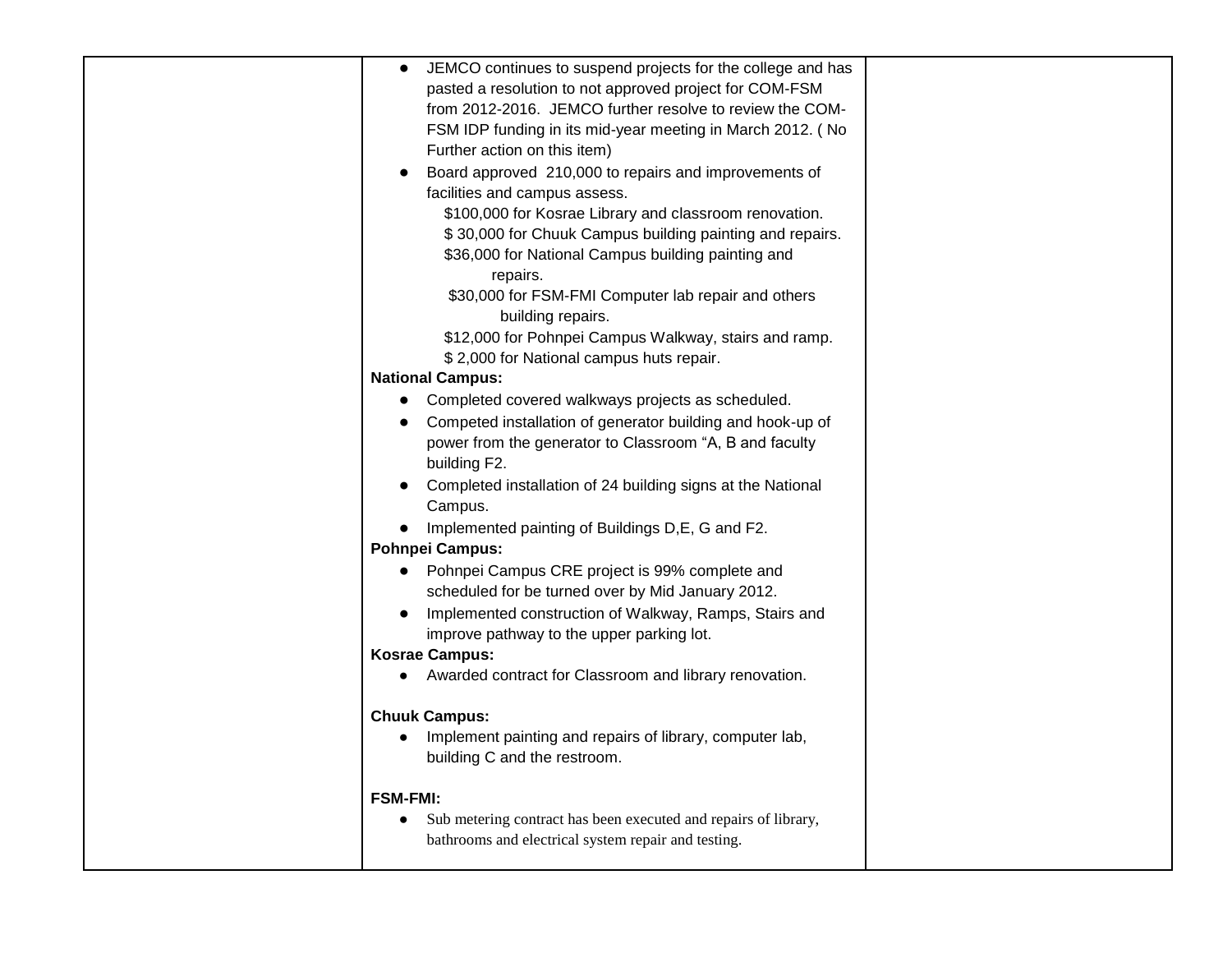| 3B: Provide for maintenance and upkeep                              |                                                                                                                                                                                                                                                                                                                                                                                                                                                                | <b>Maintenance and Security</b>                                                                                                                                                                   |
|---------------------------------------------------------------------|----------------------------------------------------------------------------------------------------------------------------------------------------------------------------------------------------------------------------------------------------------------------------------------------------------------------------------------------------------------------------------------------------------------------------------------------------------------|---------------------------------------------------------------------------------------------------------------------------------------------------------------------------------------------------|
| of grounds, facilities, and equipment                               | VPAS: Security Personnel at the National campus was a major<br>concern for the Office of Campus Security due to fewer number<br>of security personnel as recommended by the Job Audit study.<br>The remaining few were holding double shifts and morale was<br>declining. We corrected the situation by allowing three new<br>security to be added to help out.                                                                                                | <b>Operations Budget:</b><br>- POL Account:<br>About 32% of the fuel budget has been<br>spend after the first quarter. At this rate a<br>supplemental budget of about \$34,000<br>will be needed. |
|                                                                     | <b>Maintenance and Security</b>                                                                                                                                                                                                                                                                                                                                                                                                                                |                                                                                                                                                                                                   |
|                                                                     | <b>Institutional Priority 3d(b)]</b>                                                                                                                                                                                                                                                                                                                                                                                                                           | <b>Utilities Account:</b>                                                                                                                                                                         |
|                                                                     | <b>National Campus</b>                                                                                                                                                                                                                                                                                                                                                                                                                                         | Pohnpei campus utilities budget for<br>FY2011 is only \$7,000 while it shoul have<br>been \$136,000. National Campus utilities                                                                    |
|                                                                     | <b>Ground Maintenance:</b>                                                                                                                                                                                                                                                                                                                                                                                                                                     | account is current                                                                                                                                                                                |
|                                                                     | • 14 Work Orders completed                                                                                                                                                                                                                                                                                                                                                                                                                                     | supplementing Pohnpei Campus.                                                                                                                                                                     |
|                                                                     | <b>AC &amp; Electrical:</b><br>Completed 41 work orders<br>$\bullet$<br>Service AC units at classrooms and connect building F2 to<br>generator.<br><b>Building Maintenance</b><br>Constructed drainage ditch at building "M" IT shop.<br>40 work orders completed<br>• Relocated door for music classroom and construct walkway.<br>Vehicle & Equipment Maintenance: (not available)<br><b>Mail/Cargo Handling:</b><br>• Continue daily mail & cargo services. | Three out of five campuses have<br>improved in monthly reports.<br><b>Service Satisfaction Survey:</b><br>No Survey conducted.                                                                    |
|                                                                     | <b>Janitorial Services:</b><br>Strip and wax B102, Faculty rm 101, education lab. Music<br>Classroom and F2.<br>General clean-up building A&B                                                                                                                                                                                                                                                                                                                  |                                                                                                                                                                                                   |
|                                                                     | Pressure wash building C& H.                                                                                                                                                                                                                                                                                                                                                                                                                                   |                                                                                                                                                                                                   |
|                                                                     | <b>Intercampus Campus Shuttle:</b>                                                                                                                                                                                                                                                                                                                                                                                                                             |                                                                                                                                                                                                   |
| 3C: Provide for a safe, secure and<br>effective college environment | <b>Maintenance and Security</b><br>October - December 2010 - Security Report                                                                                                                                                                                                                                                                                                                                                                                   | Overtime increasing due to                                                                                                                                                                        |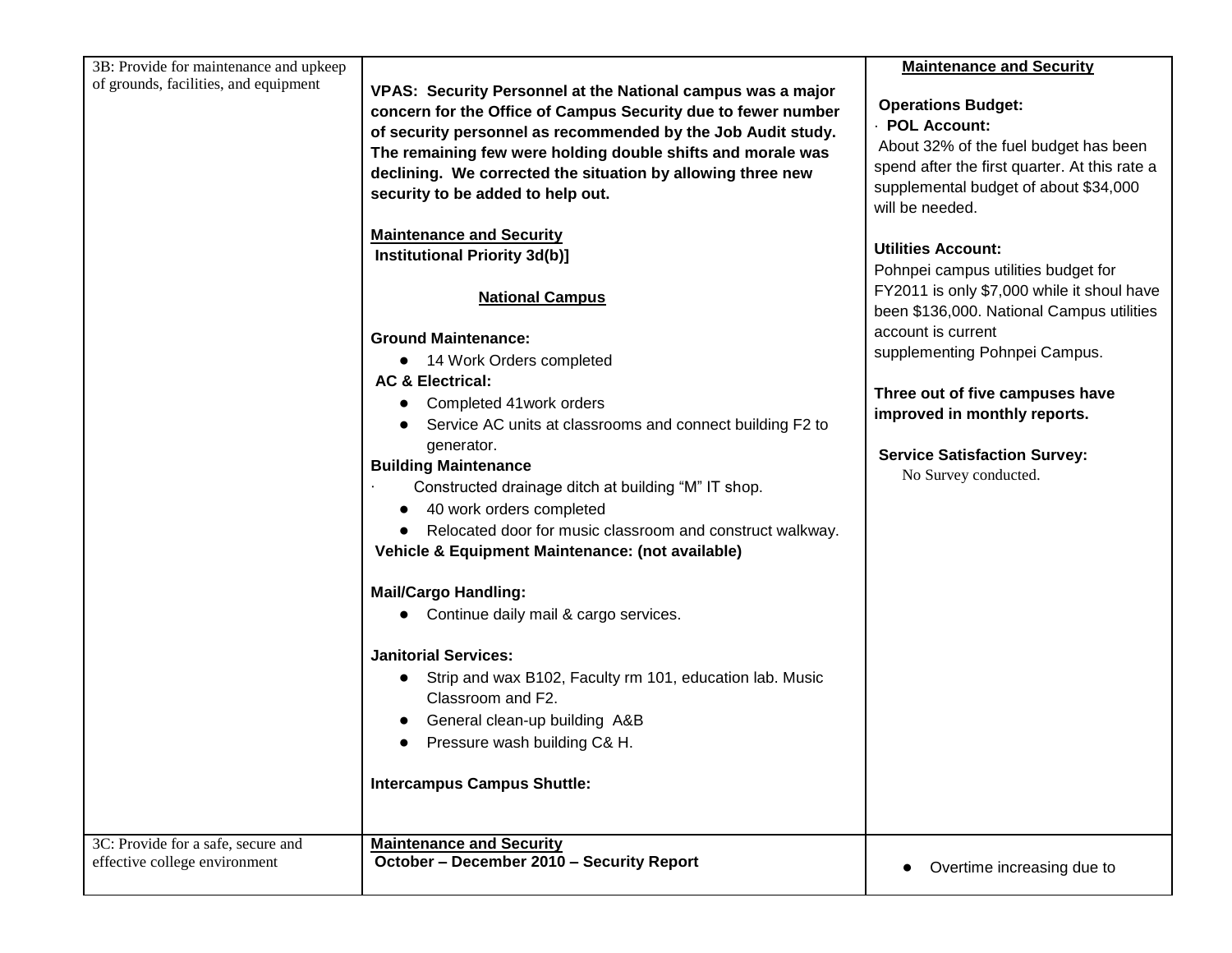|  | Major Offense (s)           | Oct. | Nov. |   | Dec. | shortage of manpower.<br>suspended.              |
|--|-----------------------------|------|------|---|------|--------------------------------------------------|
|  | <b>Liquor law violation</b> |      | 8    | 6 |      | Dorm fire drill and safety<br>$\bullet$          |
|  | <b>Liquor law arrests</b>   |      | 0    | 6 | 4    | inspection have not been<br>conducted.           |
|  | <b>Aggravated Assault</b>   |      |      | 4 | 0    | Facilities fires safety inspections<br>$\bullet$ |
|  | <b>Theft</b>                |      |      | 0 | 0    | have not been conducted.                         |
|  |                             |      |      |   |      |                                                  |

**Strategic goal 4:** Foster effective communication

| <b>Objectives</b>                                                                 | <b>Accomplishments</b>                                                                                                                                                                                                                                                                                                                                                                                                                                                                                                                                                                                                                                                                                                                                                                                 | <b>Comments/additional</b><br>detail |
|-----------------------------------------------------------------------------------|--------------------------------------------------------------------------------------------------------------------------------------------------------------------------------------------------------------------------------------------------------------------------------------------------------------------------------------------------------------------------------------------------------------------------------------------------------------------------------------------------------------------------------------------------------------------------------------------------------------------------------------------------------------------------------------------------------------------------------------------------------------------------------------------------------|--------------------------------------|
| 4B: Provide communications<br>infrastructure to support<br>communication pathways | <b>IT Office</b><br>99% NAS scheduled backups of primary systems and data are on<br>schedule and successful. Scheduled backups in place.<br>Security Camera deployment and associated infrastructure changes to accommodate continue.<br>Agreements, MOU's and Contracts:<br>An MOU between the COM-FSM and the BOFSM to store backup data for the banks on the<br>Server Rack Equipment Room at all campuses is now in effect. The bank agrees to pay the<br>COM-FSM a monthly fee to house their backup equipment at each site. The equipment and<br>communication line to the equipment is provided by the Bank, separate from COM-FSM's<br>equipment and communication line. Details of the agreement and details on the negotiations<br>process can be obtained from the Director of IT's office. |                                      |
| 4C: Enhance the college<br>community's ability to<br>communicate effectively      | <b>VPAS:</b>                                                                                                                                                                                                                                                                                                                                                                                                                                                                                                                                                                                                                                                                                                                                                                                           |                                      |
|                                                                                   | 1. Sent budget timeline to the entire college community for better coordination of the<br>development of the 2013.                                                                                                                                                                                                                                                                                                                                                                                                                                                                                                                                                                                                                                                                                     |                                      |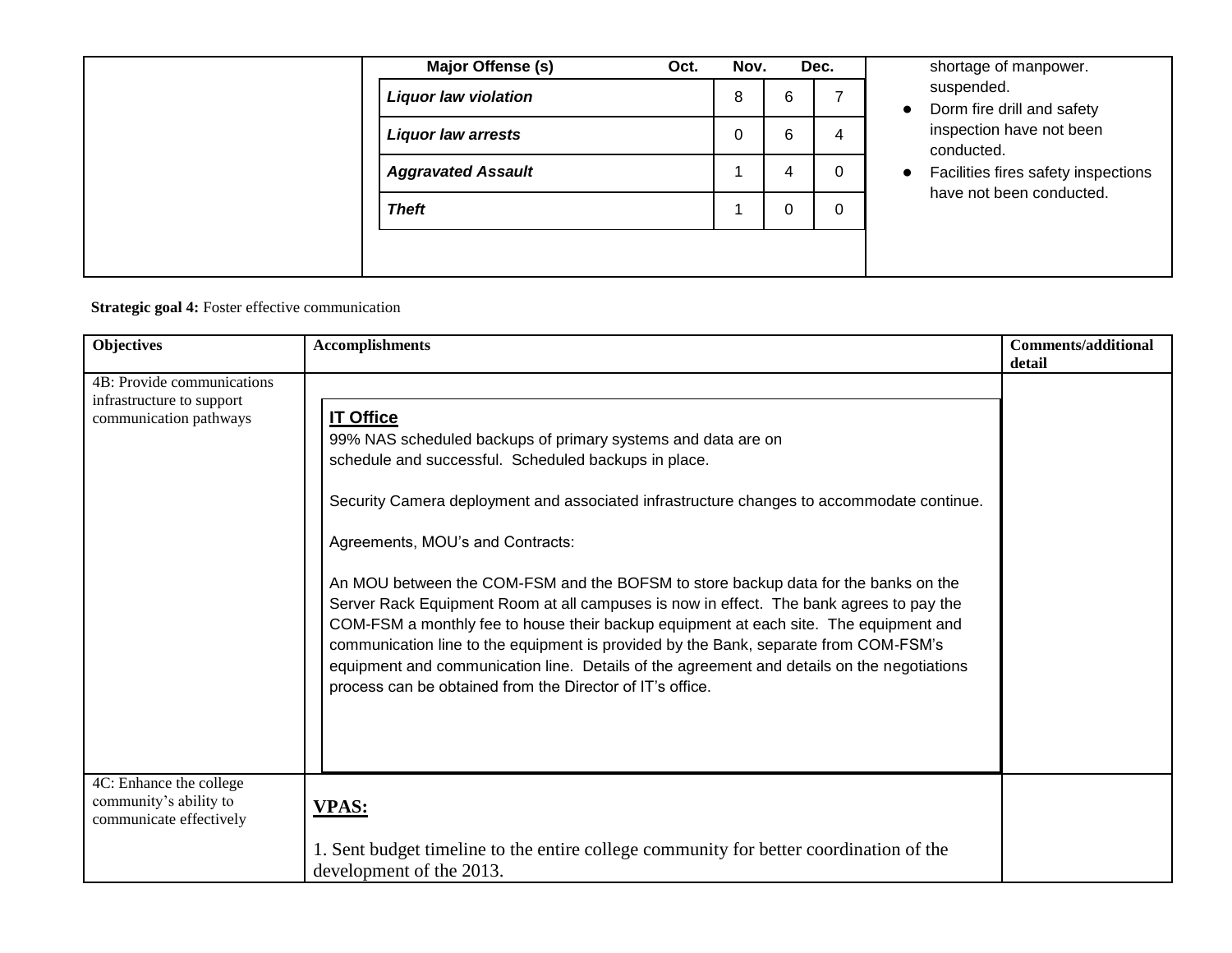| 2. Met with departments, divisions and offices at the National Campus to discuss the                                                                                                                   |  |
|--------------------------------------------------------------------------------------------------------------------------------------------------------------------------------------------------------|--|
| timeline for budget development and also other information on revenue projections.                                                                                                                     |  |
| Possible revenue loss due to plans for academic programs prioritization was discussed                                                                                                                  |  |
| with PRC and the college's community.                                                                                                                                                                  |  |
| 3. Has endorsed the use of google docs as a tool for generating quarterly reports for the                                                                                                              |  |
| college.                                                                                                                                                                                               |  |
| 4. Provided guidance to the college standing committees to utilize the regular phone                                                                                                                   |  |
| conferencing instead of VOIP.                                                                                                                                                                          |  |
|                                                                                                                                                                                                        |  |
| <b>IP</b> : IP hosted a meeting of all campus faculty, staff and students to share the current activities, and to                                                                                      |  |
| listen to what they say about issues affecting the college. IP urged all Campus Directors to do the same                                                                                               |  |
| with faculty, staff and students at their respective campuses.                                                                                                                                         |  |
| IP: IP had a meeting of the Advisors to the President regarding the State of the College message for                                                                                                   |  |
| the President's Retreat on Aug 24-26, 2011. Campus representatives and external stakeholders were<br>invited. The main issues addressed were accreditation, vision, mission and values of the college, |  |
| institutional prioritization, and institutional integrated master plans.                                                                                                                               |  |
| IP: IP met with faculty and staff at Pohnpei Campus to hear from them and to share the current                                                                                                         |  |
| happenings at the college. This is an effort to have open dialogue and open forum with the college                                                                                                     |  |
| community. IP plans to maintain the dialogue on a monthly basis in order to improve communication                                                                                                      |  |
| between the administration and the rest of the college community.                                                                                                                                      |  |
|                                                                                                                                                                                                        |  |
| IP had an open forum with the faculty to talk about issues impacting the college and to update the<br>faculty on current affairs.                                                                      |  |
|                                                                                                                                                                                                        |  |
| IP was invited to speak to parents of students at Pohnpei Campus about accreditation. It is urged that                                                                                                 |  |
| other campuses do parents' orientation to education the parents of the programs and services to their                                                                                                  |  |
| children attending the college. IP commended the Pohnpei Campus Director and her faculty and staff                                                                                                     |  |
| for their initiative.                                                                                                                                                                                  |  |
|                                                                                                                                                                                                        |  |
| In the interim, my goal is to improve communication. I have met with Social Science and<br>Math/Natural Sciences Divisions faculty members. I intend to meet with all division faculties here as       |  |
| well as other campuses. It is encouraging to hear positive feedback from the faculty. I proposed to the                                                                                                |  |
| faculty that such meeting should take place once a month and it was received favorably.                                                                                                                |  |
|                                                                                                                                                                                                        |  |
| IP plans to maintain the open forum between the President's office and the rest of the college                                                                                                         |  |
| community.                                                                                                                                                                                             |  |
|                                                                                                                                                                                                        |  |
| <b>IT Office</b>                                                                                                                                                                                       |  |
| With the assistance from the VPIA and VPCRE thru use of CaraPac funds as well as                                                                                                                       |  |
| assistance from the VPA, work has now completed as far as pulling single mode fiber                                                                                                                    |  |
|                                                                                                                                                                                                        |  |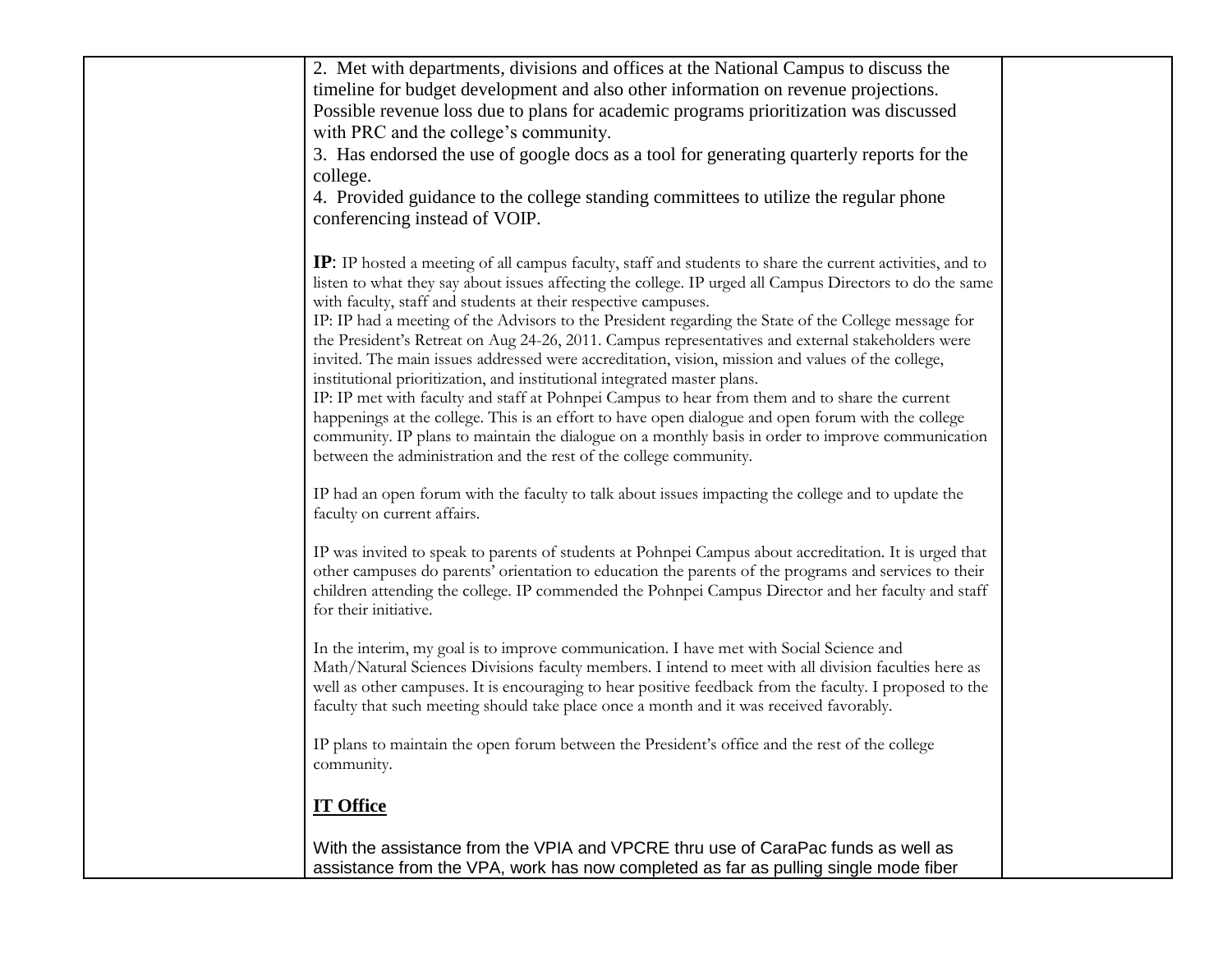| optic cable to the National Campus with the goal of improving online services hosted at<br>the National Campus to all its constituents. FSMTC is near completion of the project.<br>There are however a few loose ends to complete for the Fiber connection from National to<br>the FSMTC HQ building to become a reality, we await the completion of payments for<br>equipment and the installation of the "last mile" fiber run into our COM-FSM equipment to<br>complete this project. The New 3 year contract, which includes the fiber link, for<br>connectivity at all campuses has been signed by both the FSMTC and COM-FSM<br>leadership and will be in effect by the end of December 2011. |  |
|------------------------------------------------------------------------------------------------------------------------------------------------------------------------------------------------------------------------------------------------------------------------------------------------------------------------------------------------------------------------------------------------------------------------------------------------------------------------------------------------------------------------------------------------------------------------------------------------------------------------------------------------------------------------------------------------------|--|
| State Campus bandwidth connections are now officially double what they were previously<br>without having to change their appropriated bandwidth portions on the contract. The<br>network figures will be monitored to ensure we are getting what we are paying for as well<br>as make changes when necessary.                                                                                                                                                                                                                                                                                                                                                                                        |  |
| IT wireless expansion project update: A pilot setup is now in place at the National<br>campus and a network lines are in place at the site selected at Kosrae Campus. Work to<br>purchase supplies to raise an antennae for Pohnpei campus is complete and server<br>equipment has finally arrived. Pohnpei and Kosrae campus WiFi pilots will be completed<br>soon. Assessments and site selections for installations at remaining campuses is<br>complete, work will begin soon on the ground. The new service post pilot period can<br>dramatically expand our wireless capabilities to be better able to serve our growing<br>wireless network COM-FSM community at all campuses.                |  |
| Website developments continue, IT has asked the DCR to be responsible for information<br>gathering task since it is more in line with their role in the system. The change should<br>improve the information gathering aspect of information sharing for improved<br>communications and website content. Also, our web team is developing a Wiki site for<br>the college to address internal communication needs for committee's etc.                                                                                                                                                                                                                                                                |  |
| <b>SIS update:</b>                                                                                                                                                                                                                                                                                                                                                                                                                                                                                                                                                                                                                                                                                   |  |
| Work on SIS phase III continues.                                                                                                                                                                                                                                                                                                                                                                                                                                                                                                                                                                                                                                                                     |  |
| A second site visit from the SIS database developer for phase III work is being planned.                                                                                                                                                                                                                                                                                                                                                                                                                                                                                                                                                                                                             |  |
| Online Registration will be the first component of the SIS that codifies institutional policy<br>and procedure within the SIS. The approach to implementing it will, therefore, be quite<br>different from the current SIS, although it will be fully integrated with the current data and<br>software.                                                                                                                                                                                                                                                                                                                                                                                              |  |
| MyShark and SIS Maintenance Software updates were applied to both myShark and the<br>SIS recently, bringing both up to date with recent fixes. The changes were primarily                                                                                                                                                                                                                                                                                                                                                                                                                                                                                                                            |  |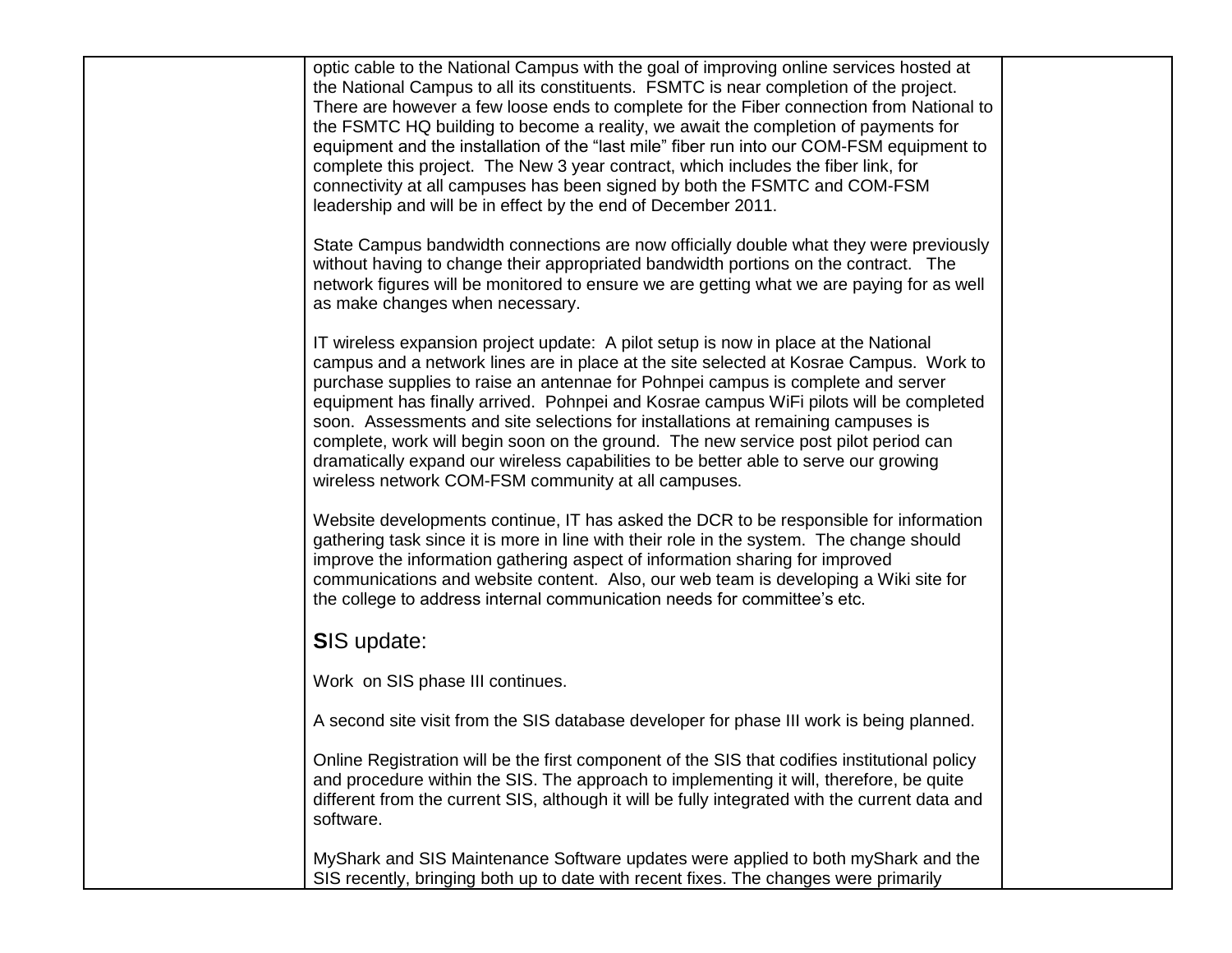**Strategic goal 5:** Invest in sufficient, qualified, and effective human resources

| <b>Objectives</b>        | <b>Accomplishments</b>                                                                                                                                                                                                                                                                                                                                                                                                                                  | <b>Comments/additional detail</b>                                                                                   |
|--------------------------|---------------------------------------------------------------------------------------------------------------------------------------------------------------------------------------------------------------------------------------------------------------------------------------------------------------------------------------------------------------------------------------------------------------------------------------------------------|---------------------------------------------------------------------------------------------------------------------|
| 5A: Provide on-going     |                                                                                                                                                                                                                                                                                                                                                                                                                                                         | <b>HRO</b>                                                                                                          |
| professional development | <b>VPAS</b>                                                                                                                                                                                                                                                                                                                                                                                                                                             |                                                                                                                     |
| of faculty and staff     | Pelma Palik attended a conference in the US on new policies on the Sponsored Programs,<br>1.<br>Upward Bound.<br>The Masters Program in Post Secondary Educational Leadership has started with 33<br>2.<br>participants. Our COM-FSM staff enrolled in this program are:<br>a. Patrick Werthog<br>b. Mason Tihpen<br>c. Delida Waltu<br>d. Amy James-Santiago<br>e. Mike Ioanis<br>HRO:<br>Summary Major Professional Development Activities by Campus: | Institutional priority 4e: Providing<br>continuous improvement through a<br>comprehensive staff training<br>program |
|                          |                                                                                                                                                                                                                                                                                                                                                                                                                                                         |                                                                                                                     |
|                          | National campus:                                                                                                                                                                                                                                                                                                                                                                                                                                        |                                                                                                                     |
|                          | 1. Policy Update – provided meeting sessions to state campuses on the latest<br>revised policies. Expected outcome - improved/increased knowledge of<br>policies and procedures. Participating in the meetings were management staff,<br>faculty and support staff.                                                                                                                                                                                     |                                                                                                                     |
|                          | 1. Educational Leave - Joakim Peter and Stanely Etse were on approved<br>educational leave with pay to attend school at UH-Manoa during the reporting<br>period. Expected outcome -improved teaching abilities and knowledge in<br>their area of assignment.                                                                                                                                                                                            |                                                                                                                     |
|                          | 1. Professional Growth – A good number of employees continue to take courses at<br>the National Campus under Policy 003 this fall 2011. Expected outcome -<br>improved knowledge, skills, ability to perform job better and meet new<br>challenges.                                                                                                                                                                                                     |                                                                                                                     |
| 5B: Recruit and retain   | HRO:<br>$\bullet$                                                                                                                                                                                                                                                                                                                                                                                                                                       |                                                                                                                     |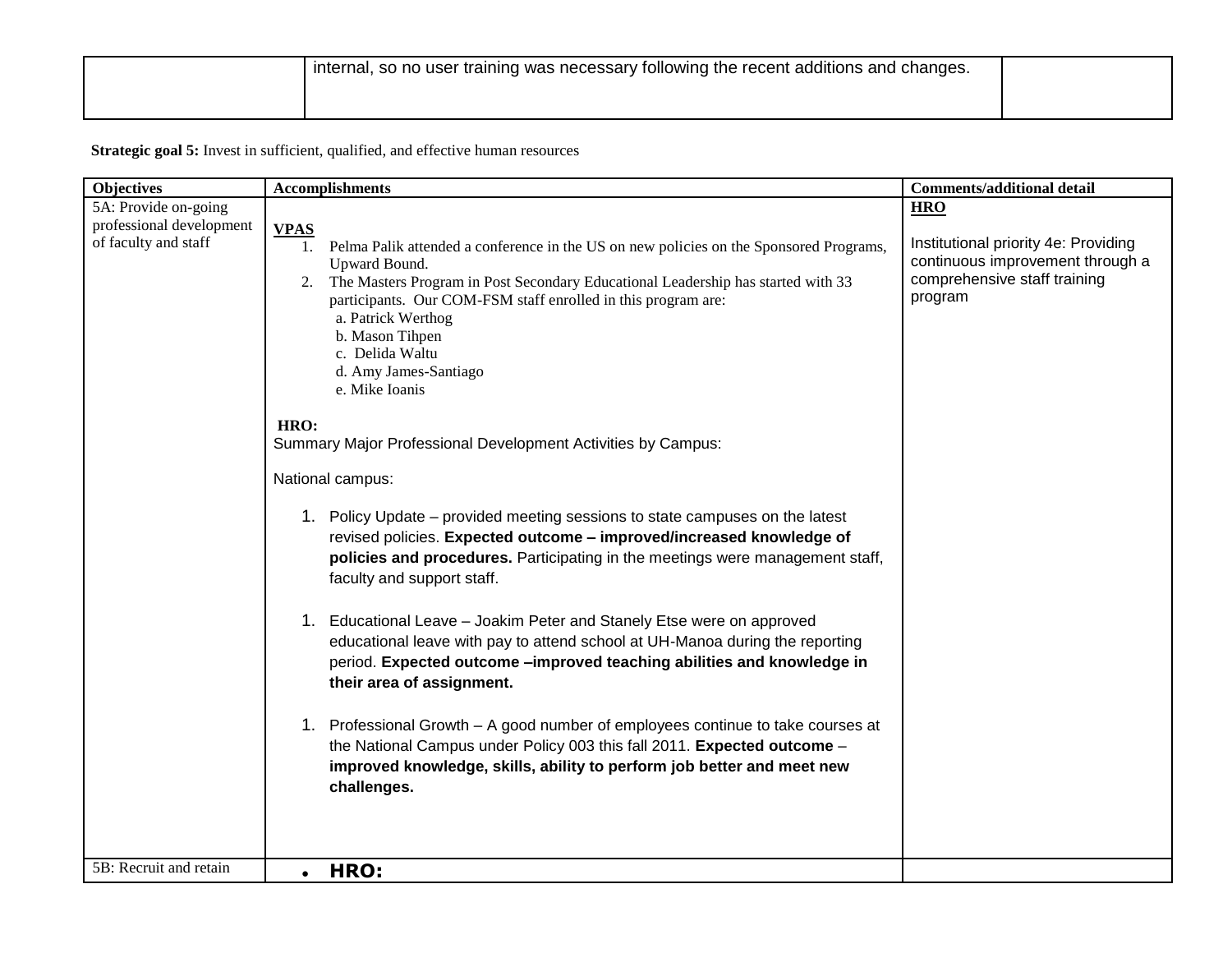| qualified personnel to<br>allow delivery of quality<br>services | Full Time Retention Vs. Turnover Rates |                |                  |       |                       |                      | All instructors at Kosare and FMI<br>Campuses meet the minimum<br>qualifications in their job areas.                                                                                |
|-----------------------------------------------------------------|----------------------------------------|----------------|------------------|-------|-----------------------|----------------------|-------------------------------------------------------------------------------------------------------------------------------------------------------------------------------------|
|                                                                 | Campus                                 |                | Employee #       |       | <b>Retention Rate</b> | <b>Turnover Rate</b> | National Campus has 3 faculty                                                                                                                                                       |
|                                                                 | NC                                     |                | 162              | 100%  |                       | $\mathbf 0$          | members without a masters' degree.<br>One has begun on hers this                                                                                                                    |
|                                                                 | PC                                     |                | 70               | 99%   |                       | 1or 1%               | summer.                                                                                                                                                                             |
|                                                                 | <b>CK</b>                              |                | 50               | 100%  |                       | $\boldsymbol{0}$     | Chuuk, and Pohnpei Campus each<br>have only one more remaining                                                                                                                      |
|                                                                 | KC                                     |                | 35               |       | 100%                  | $\mathbf 0$          | instructor without the master's<br>degree requirement.                                                                                                                              |
|                                                                 | <b>YC</b>                              |                | 29               | 100%  |                       | $\mathbf 0$          | At Yap Campus, one instructor is                                                                                                                                                    |
|                                                                 | <b>FMI</b>                             |                | 19               | 100%  |                       | $\mathbf 0$          | without a master's degree still, but<br>he is working on completion of                                                                                                              |
|                                                                 | College-Wide                           |                | 365              | 99.7% |                       | 1 or 0.3%            | thesis.                                                                                                                                                                             |
|                                                                 |                                        |                |                  |       |                       |                      | <b>Departing Employees:</b><br>Penny Weilbacher - 09/30/2011<br>1.                                                                                                                  |
|                                                                 | Campus                                 |                | # of Instructors |       | <b>FSM</b>            | Non-FSM              | New Hires:                                                                                                                                                                          |
|                                                                 | National                               |                | $41 + ADAP$      |       | 13                    | 28+ADAP              | 1. Clayton Eliam -12/14/2011<br>2. Rufus Yaisolug - 9/13/2011<br>3. Lucy-ann Sidney -10/1/2011<br>4. Adauo Tom-11/3/2011<br>5. Amito Phiach -10/31/2011<br>Marie Pitiol -11/14/2011 |
|                                                                 | Pohnpei                                | $22 + IC$      |                  |       | $11 + IC$             | 11                   |                                                                                                                                                                                     |
|                                                                 | Chuuk                                  | $15 + 1C$      |                  |       | $9 + IC$              | 6                    |                                                                                                                                                                                     |
|                                                                 | Yap                                    | 6              |                  |       | $\mathbf{1}$          | 5                    |                                                                                                                                                                                     |
|                                                                 | Kosrae                                 | $7 + IC$       |                  |       | $3 + IC$              | $\overline{4}$       |                                                                                                                                                                                     |
|                                                                 | <b>FMI</b>                             | $6\phantom{a}$ |                  |       | 5                     | $\mathbf{1}$         |                                                                                                                                                                                     |
|                                                                 | <b>TOTAL</b>                           | $97 + 4$       |                  |       | 42-3 IC               | 55 +ADAP             |                                                                                                                                                                                     |
|                                                                 | Campus                                 |                | Males            |       | Females               | Total #              |                                                                                                                                                                                     |
|                                                                 |                                        |                |                  | 73    |                       |                      |                                                                                                                                                                                     |
|                                                                 | National                               |                | 89               |       |                       | 162                  |                                                                                                                                                                                     |
|                                                                 | Pohnpei                                |                | 36               | 34    |                       | 70                   |                                                                                                                                                                                     |
|                                                                 | Chuuk                                  |                | 25               | 25    |                       | 50                   |                                                                                                                                                                                     |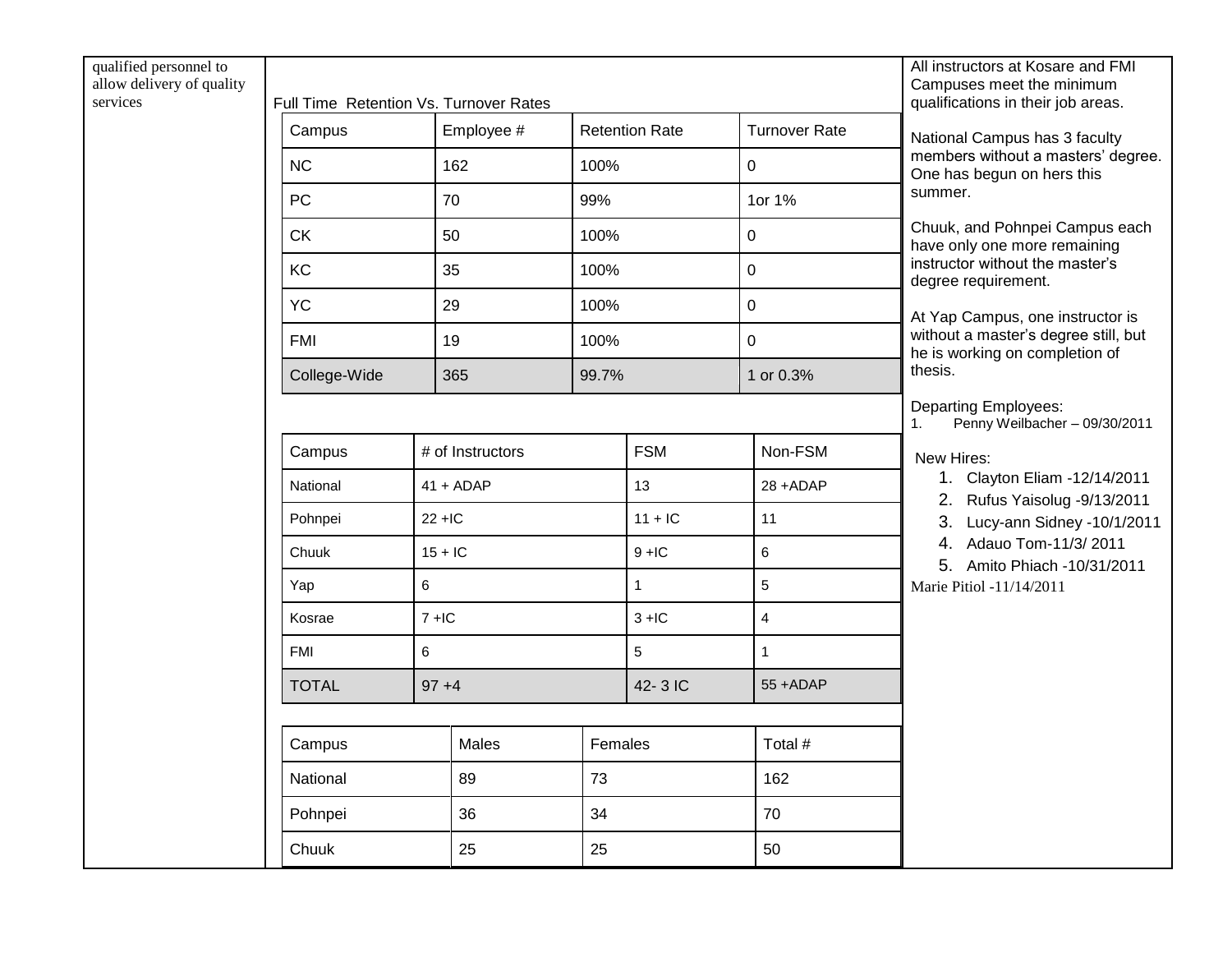|                                                                                              | Yap                                                                                   | 14  | 15                                                                                                                                                                                                                                                                                                                                  | 29  |            |
|----------------------------------------------------------------------------------------------|---------------------------------------------------------------------------------------|-----|-------------------------------------------------------------------------------------------------------------------------------------------------------------------------------------------------------------------------------------------------------------------------------------------------------------------------------------|-----|------------|
|                                                                                              | Kosrae                                                                                | 21  | 14                                                                                                                                                                                                                                                                                                                                  | 35  |            |
|                                                                                              | FMI                                                                                   | 15  |                                                                                                                                                                                                                                                                                                                                     | 19  |            |
|                                                                                              | Total                                                                                 | 200 | 165                                                                                                                                                                                                                                                                                                                                 | 365 |            |
| 5C: Update personnel<br>policies and procedures<br>to meet on-going human<br>resources needs | <b>HRO</b><br>pending work assignments to the new committee chair.<br>and procedures. |     | 1. Personnel Committee and Staff Development Committee were merged and became<br>Human Resources Committee chair by an Instructor as part of the approved<br>committee structure. HR Office has transmitted the policy development plan and<br>HR Director as former chair of both committees provided update and input on the TORs |     | <b>HRO</b> |

Strategic goal 6: Ensure sufficient and well-managed fiscal resources that maintain financial stability

| <b>Objectives</b>                                                                                         | <b>Accomplishments</b>                                                                                                                                                                                                                                                                                                                                                                                                                                                            | <b>Comments/additional detail</b>                                                                                                                                                                                                                                                                                |
|-----------------------------------------------------------------------------------------------------------|-----------------------------------------------------------------------------------------------------------------------------------------------------------------------------------------------------------------------------------------------------------------------------------------------------------------------------------------------------------------------------------------------------------------------------------------------------------------------------------|------------------------------------------------------------------------------------------------------------------------------------------------------------------------------------------------------------------------------------------------------------------------------------------------------------------|
| 6A: Enhance new and existing<br>revenue resources to promote<br>growth and increase cost<br>effectiveness | <b>Business Office</b><br>c/o Planning and Resources Committee a                                                                                                                                                                                                                                                                                                                                                                                                                  |                                                                                                                                                                                                                                                                                                                  |
| 6B: Diversify resources of the<br>College                                                                 | <b>Business Office</b><br>c/o Planning and Resources Committee<br>and <b>IRPO</b>                                                                                                                                                                                                                                                                                                                                                                                                 |                                                                                                                                                                                                                                                                                                                  |
| 6C. 6C: Budgeting and<br>resource allocation and<br>ensuring sufficient fiscal<br>resources               | <b>Business Office</b><br><b>6C1.</b> The Statement of Revenues and<br>Expenditures (SRE) for Unrestricted Fund (UF)<br>for the fiscal year ended September 30, 2011<br>indicate a net positive fund balance change of<br>\$515k, consisting the deficit of \$202k from<br>National campus and positive result of \$717k<br>from state campuses.<br>Refer to worksheets 6C1 pages 1 to 5 for the<br>details of results of operations including<br>statements for restricted fund. | <b>Business Office</b><br>6C1. Below is the breakdown per campus of the UF - FB<br>change of \$515k:<br><b>National operations</b><br>$-(\$ 202k)$<br>Pohnpei campus<br>295k<br>$\blacksquare$<br>198k<br>Chuuk campus<br>156k<br>Kosrae campus<br>86k<br>Yap campus<br><b>FSM-FMI</b><br>18k)<br>$\blacksquare$ |
|                                                                                                           | 6C2. The gross receivable from students reduced<br>by \$646k or by 12%, from \$5.263 Million as of                                                                                                                                                                                                                                                                                                                                                                                | 6C3. The breakdown of receivables per campus as of                                                                                                                                                                                                                                                               |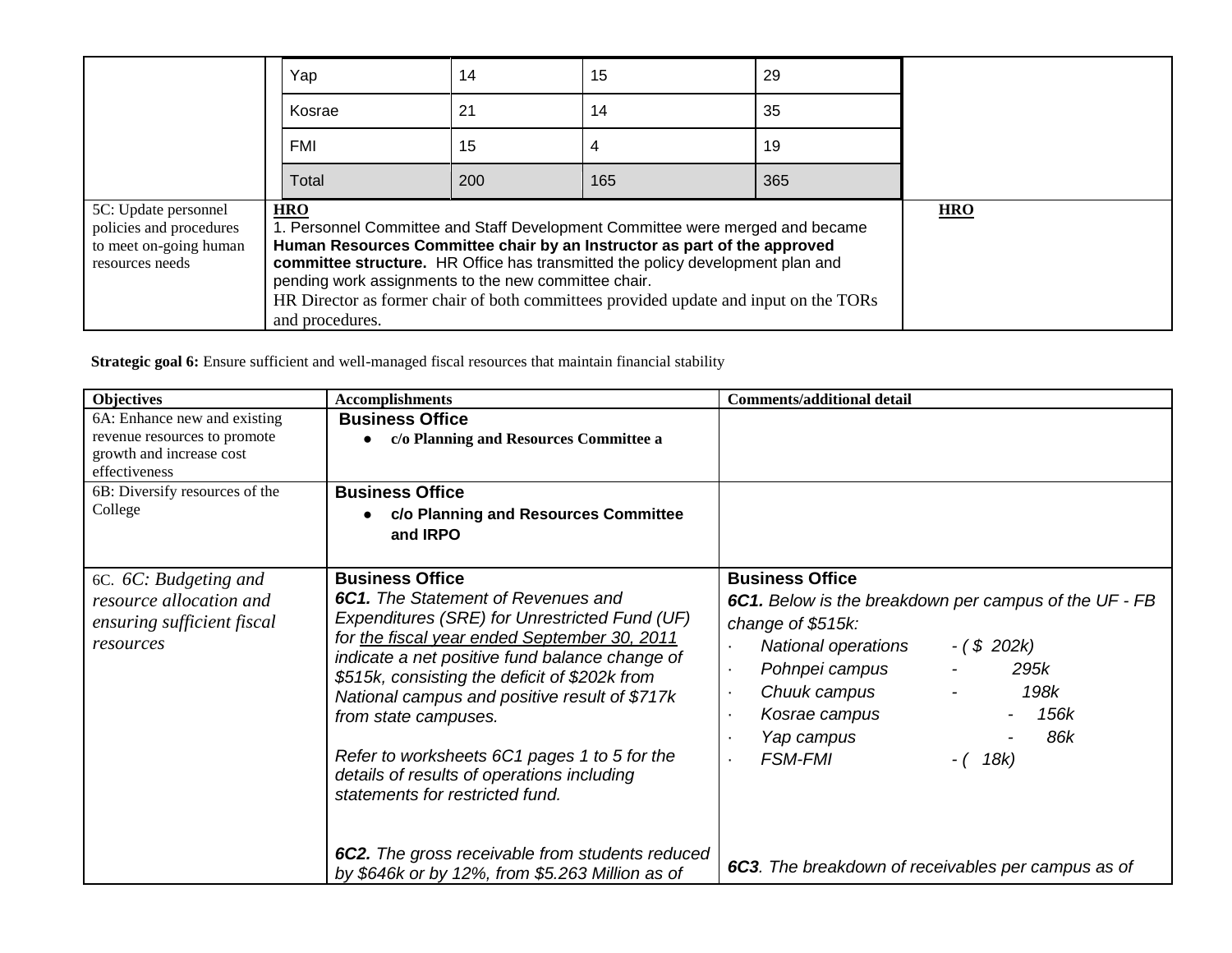| June 30, 2011 to \$4.617 Million as of September<br>30, 2011.                                                                                                                                                        | September 2011 and June 2011 are as follows:<br><b>June 2011</b><br><b>Sept 2011</b><br>Inc(Dec)                                                                                                                                                                                                                                                                                                                                                                                                                       |
|----------------------------------------------------------------------------------------------------------------------------------------------------------------------------------------------------------------------|------------------------------------------------------------------------------------------------------------------------------------------------------------------------------------------------------------------------------------------------------------------------------------------------------------------------------------------------------------------------------------------------------------------------------------------------------------------------------------------------------------------------|
| The reduction of receivable is from the collection<br>through PELL grant, and that the fall 2011 has<br>not been reflected as of September 30, 2011.<br>Refer to 6C2 pages 1 to 2 for the details of<br>receivables. | <b>National</b><br>$-$ \$ 1.722M<br>\$1.587M<br>$(S \t 135k)$<br>Pohnpei<br>1.113M<br>1.036M<br>77k)<br><b>Chuuk</b><br>1.609M<br>1.405M<br>204k<br>478k<br>82k)<br><b>Kosrae</b><br>396k<br>Yap<br>341k<br>193k<br>148k)<br>\$5.263M<br>$($ \$ 646 $k)$<br>\$4.617M                                                                                                                                                                                                                                                   |
| <b>6C3.</b> The cash and equivalents as of September<br>30, 2011 is \$6.158 Million. Compared with prior<br>quarter, the cash balance is higher by \$361k.                                                           | The breakdown per semester are as follows:<br>June 2011<br>Sept 2011<br>Inc(Dec)                                                                                                                                                                                                                                                                                                                                                                                                                                       |
|                                                                                                                                                                                                                      | <b>Sum 11</b><br>$(S$ 612k)<br>S<br>766k<br>\$<br>154k<br>290k<br>270k<br>Spring 11 -<br>20k)<br>Fall 10 -<br>257k<br>254k<br>3k)<br><b>Prior Sem -</b><br>3.950M<br>3.939M<br>11k)<br>\$4.617M<br>(S 646k)<br>\$5.263M<br>6C3. Below is the breakdown of the \$6.158 Million cash<br>balance as of September 30, 2011:<br>Money Fund/CDs at Citibank - \$3.576 Million<br>$\blacksquare$<br>General Fund accounts at BFSM - \$989k<br>$\blacksquare$<br>State Campus Fund accounts at BFSM - \$435k<br>$\blacksquare$ |
|                                                                                                                                                                                                                      | Restricted Fund accounts at BFSM & BOG - \$1.158<br><b>Million</b>                                                                                                                                                                                                                                                                                                                                                                                                                                                     |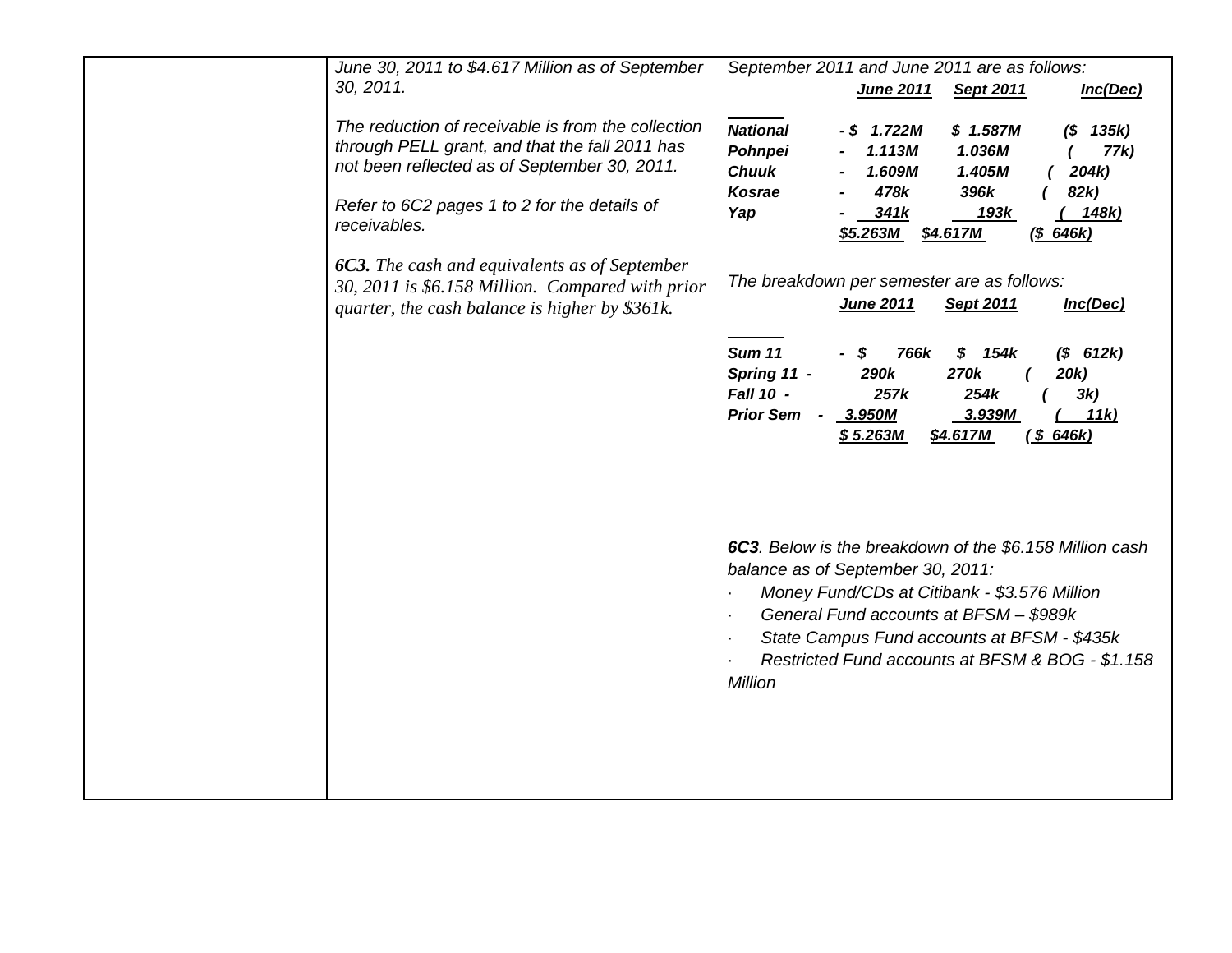| 6D: Develop and implement college<br>sustainability plans that will lead to<br>the careful stewardship of natural<br>and man-made resources, saving of<br>revenue, and enhancement of the<br>college experience; serves as a<br>model for the nation |                                                                                                                                                                                                                                                                                                                 |                                                                                                                                                                                                                                                                                                                                                                                                                                                                                                                                                        |
|------------------------------------------------------------------------------------------------------------------------------------------------------------------------------------------------------------------------------------------------------|-----------------------------------------------------------------------------------------------------------------------------------------------------------------------------------------------------------------------------------------------------------------------------------------------------------------|--------------------------------------------------------------------------------------------------------------------------------------------------------------------------------------------------------------------------------------------------------------------------------------------------------------------------------------------------------------------------------------------------------------------------------------------------------------------------------------------------------------------------------------------------------|
| 6E: Managing and administration                                                                                                                                                                                                                      | <b>Business Office</b>                                                                                                                                                                                                                                                                                          | <b>Business Office</b>                                                                                                                                                                                                                                                                                                                                                                                                                                                                                                                                 |
| of fiscal resources.                                                                                                                                                                                                                                 | <b>6E1.</b> The audit of the college's financial<br>statement for the fiscal year ended September<br>30, 2011 by Deloitte and Touche has started.<br>The entrance conference for the audit was held<br>on December 08, 2011.                                                                                    | 6E1. 6E1. The following schedules were agreed during<br>the entrance conference:<br>Jan. 15, 2012 – submission of the preliminary trial<br>balance by the college<br>Jan. 30, 2012 – submission of the final trial<br>balance by the college<br>Feb. 01 to Mar. 31, 2012 – period for fieldwork by<br>the auditor<br>March 31, 2012 – deadline for the draft report by<br>the auditor<br>April 15, 2012 – deadline for the final audit report<br>The deadline for the final report is two months earlier on<br>the required deadline of June 30, 2012. |
| 6G: College meets annual<br>endowment targets.                                                                                                                                                                                                       | <b>Business Office</b><br>6G1. The market value of Endowment Fund<br>reflected an unrealized loss by \$530k from June<br>30, 2011 to September 30, 2011. Due to the<br>significant loss, the market value of endowment<br>fund was reduced from \$3.512 Million to \$2.982<br>Million as of September 30, 2011. | <b>Business Office</b><br>6G1. Below are the details of asset allocations as of Sept<br>30, 2011:<br><b>Mkt Value Percent</b><br><b>Cambiar (LC Value)</b><br>688k<br>23%<br>- \$<br>Renaissance (LC Growth) -<br>384k<br>13%<br>TCW (S/M Cap Growth)<br>254k<br>8%<br><b>SEIX (Fixed Income)</b><br>861k<br>29%<br><b>Brandes (Mature market)</b><br>554k<br>19%<br>$\overline{\phantom{a}}$<br><b>Newgate (Emerging)</b><br>241k<br><u>8%</u><br>\$2.982M<br><u>100%</u>                                                                             |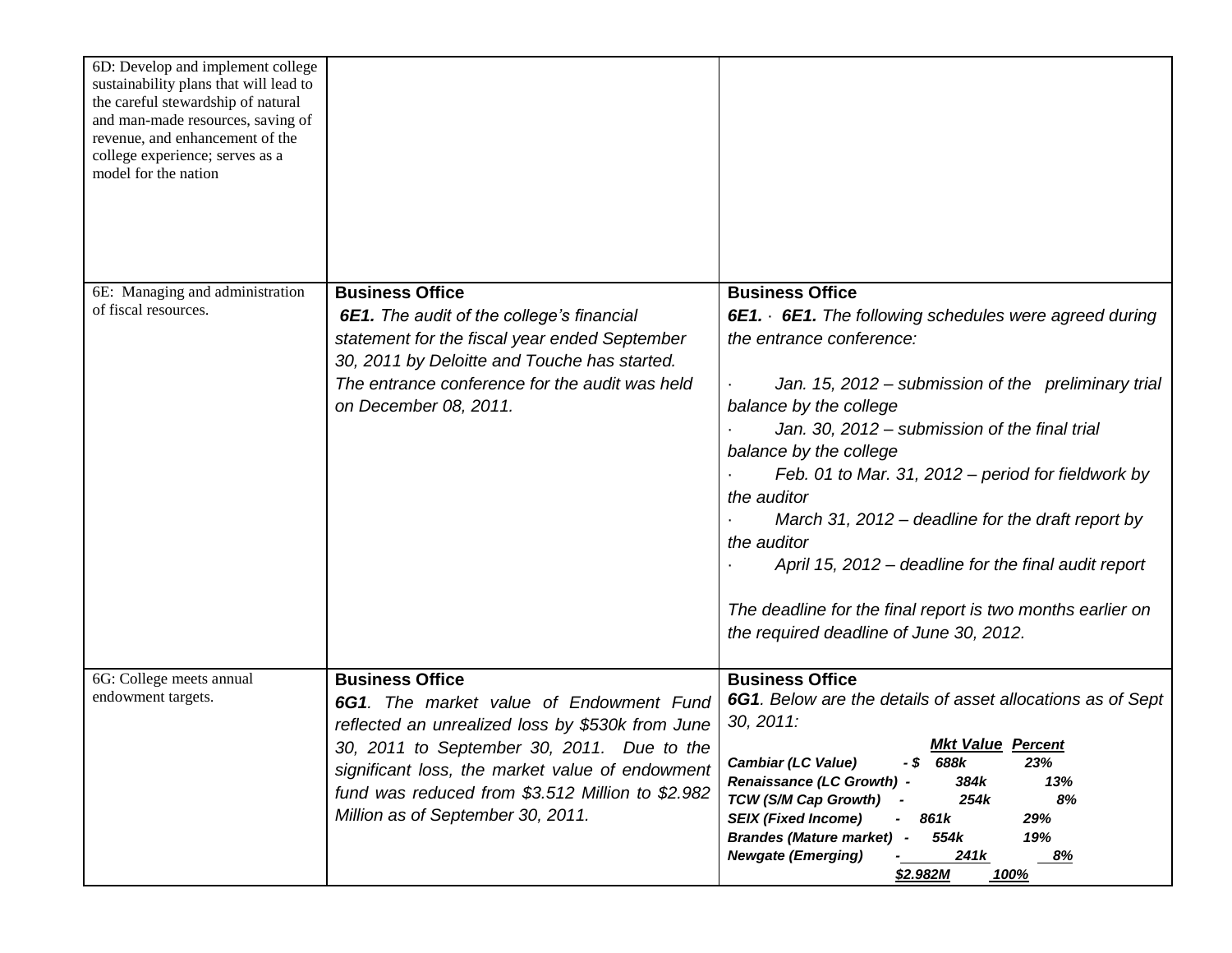| 6G2. The total fund raising receipts for the fiscal |                                                                 |
|-----------------------------------------------------|-----------------------------------------------------------------|
| year 2011 is \$45k. Compared with the target of     | The above asset allocations are within the range of asset       |
| \$100k per annum, the fund raising receipt is       | allocation per the investment policy.                           |
| short by \$55k or 55%.                              |                                                                 |
|                                                     | <b>6G2.</b> Below is the breakdown of the fund raising receipts |
| Refer to 6G2 for details of the fund raising        | for fiscal year 2011:                                           |
| receipts as of September 30. 2011.                  | <b>Amount</b><br><b>Percent</b>                                 |
|                                                     | $-$ \$ 5,258<br>12%<br><b>National campus</b>                   |
|                                                     | 6%<br>Pohnpei campus<br>2,929<br>$\blacksquare$                 |
|                                                     | <b>Chuuk campus</b>                                             |
|                                                     | 11%<br>4,870<br>Kosrae campus                                   |
|                                                     | 12%<br>Yap campus<br>5,500<br>44%<br>Interest/others            |
|                                                     | - 20.022<br><b>Employees cont.</b><br><u>15%</u><br>6,746       |
|                                                     | 100%<br>\$40,640                                                |
|                                                     |                                                                 |
|                                                     |                                                                 |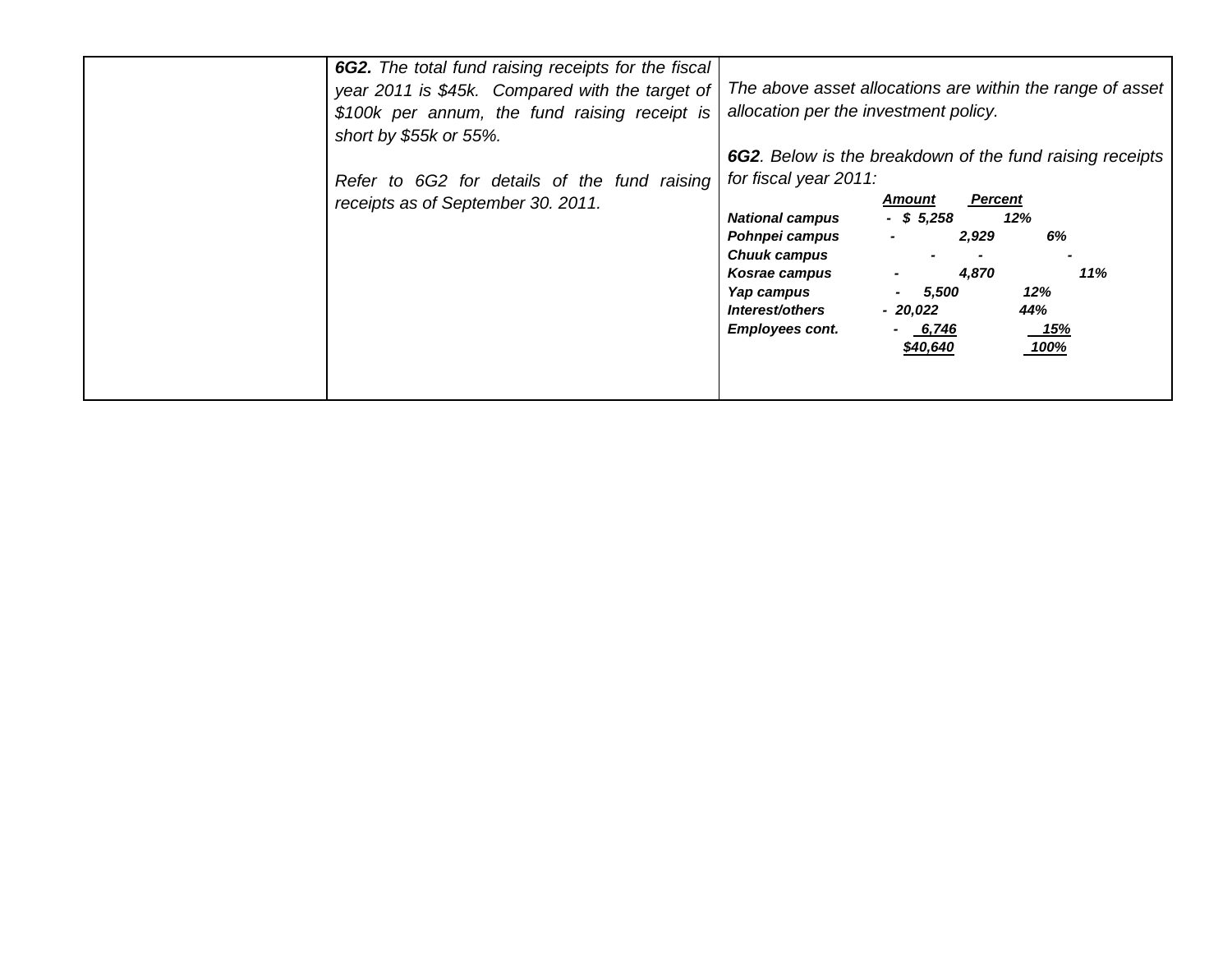| <b>Objectives</b>               | <b>Accomplishments</b>                                                  | <b>Comments/additional detail</b> |
|---------------------------------|-------------------------------------------------------------------------|-----------------------------------|
| 7A: Increase involvement of the | <b>IP</b> (Interim President)                                           |                                   |
| community in college affairs    | It has been a very busy summer for us. The college hosted number        |                                   |
|                                 | of conferences, and meetings including the joint inauguration of        |                                   |
|                                 | President, VP and the members of the 17th Congress. The college         |                                   |
|                                 | also hosted the PEC held at the gym as well. The college also           |                                   |
|                                 | hosted the meeting of the FACSSO members prior to the PEC               |                                   |
|                                 | meeting. Pacific Post Secondary Education Council (PPEC) also           |                                   |
|                                 | met here at the college. Additionally, Sekere and Pehleng ECE also      |                                   |
|                                 | held their graduation ceremony at the college. IP gave the              |                                   |
|                                 | welcoming remarks.                                                      |                                   |
|                                 | IP: IP and Chairman Mida met with US Ambassador to the FSM              |                                   |
|                                 | and Deputy Chief of Mission to brief them on the COM-FSM Fact           |                                   |
|                                 | Book for school year 2010 and to discuss the issues and concerns        |                                   |
|                                 | impacting the college. Ambassador is saying that the cost per           |                                   |
|                                 | graduate (\$92,000) is too high and that the college is taking in those |                                   |
|                                 | students that we accept are not college ready students so therefore     |                                   |
|                                 | the Education Sector Grant funds should go to primary and               |                                   |
|                                 | secondary schools.                                                      |                                   |
|                                 | IP: IP had a meeting with Mr. Willy Kostka of Micronesian               |                                   |
|                                 | Conservation Trust and a consultant about their proposal to             |                                   |
|                                 | establish a "shark sanctuary" here in Pohnpei and they were             |                                   |
|                                 | seeking College's support for the proposal. IP indicated the            |                                   |
|                                 | college's support for this endeavor.                                    |                                   |
|                                 |                                                                         |                                   |
|                                 | IP met with Sue Gallen, Compact Management Office at SBOC               |                                   |
|                                 | and Evelyn Adolph, FSM JEMCO member about the issues                    |                                   |
|                                 | impacting the college and open a communication channel between          |                                   |
|                                 | the college and the SBOC and FSM JEMCO.                                 |                                   |
|                                 | IP met with Counselor Qin of the China Embassy regarding the            |                                   |
|                                 | Chinese Martial Arts Delegation visiting the College. They will be      |                                   |
|                                 | performing during the week of August 25 & 26 at the FSM China           |                                   |
|                                 | Friendship Sports Center.                                               |                                   |
|                                 |                                                                         |                                   |
|                                 | IP thanked and congratulated the participants of the tree               |                                   |
|                                 | climbing/cutting workshop sponsored by CRE and Instructional            |                                   |
|                                 | Affairs Departments. Participants from all the states received          |                                   |
|                                 | certificates of completion. Vocational Program Director, VPCRE,         |                                   |
|                                 | and VPIA were also present during the luncheon award ceremony.          |                                   |
|                                 |                                                                         |                                   |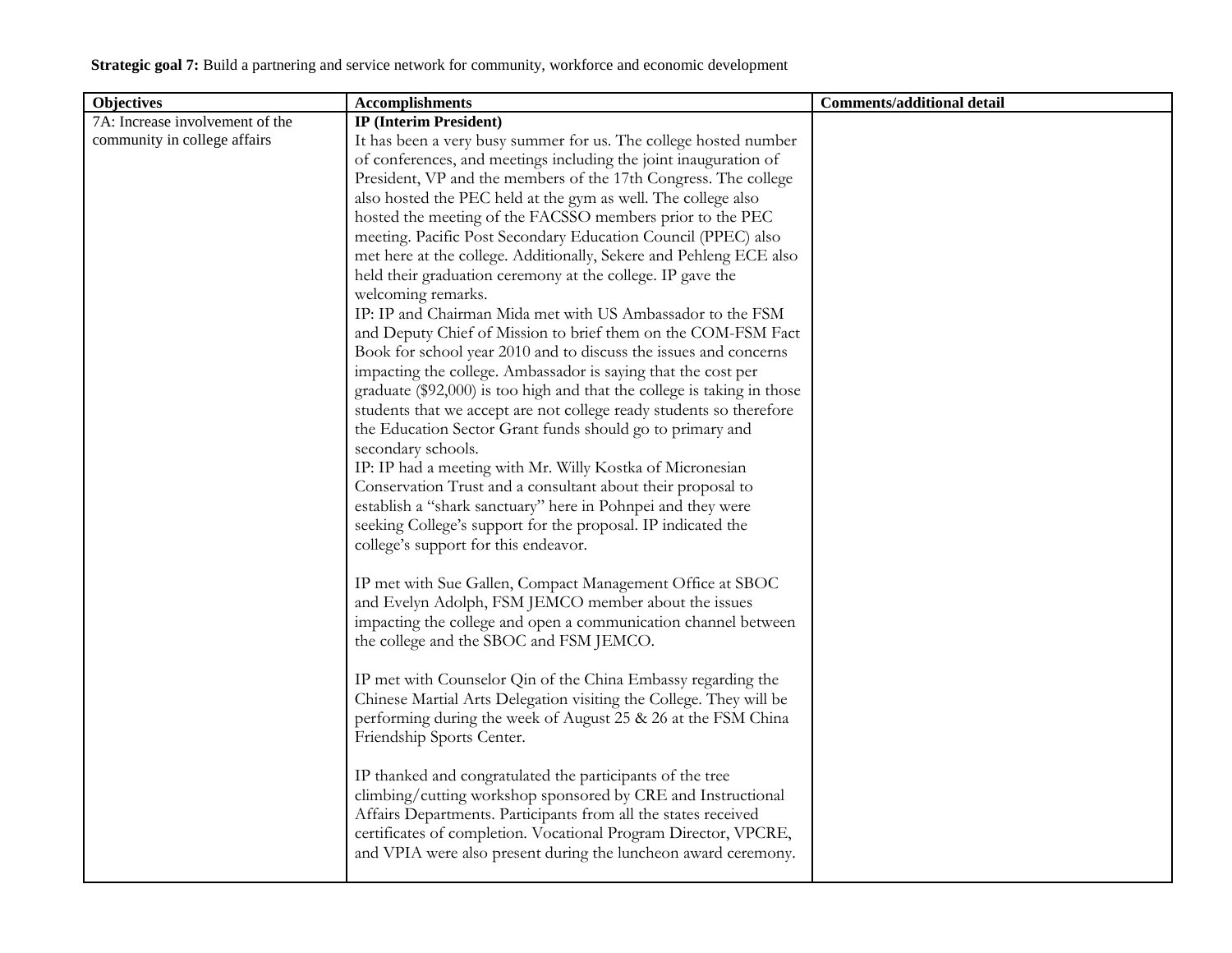|                                                                | IP had a meeting with the Executive Director of SBOC, Mr. Fabian<br>Nemeia regarding issues impacting the college.<br>IP continued his meetings with external stakeholders by visiting<br>Secretary of Foreign Affairs, Mr. Lorin Robert on issues affecting<br>the college and also briefed the Secretary on the current activities at<br>the college.<br>IP also met with Project Management Unit (PMU) Director, Mr.<br>Marcelino Actouka about the JEMCO resolution that put a stop on<br>all facilities projects for the college.<br>IP met with Dr. Paulsen of Michigan State University (MSU) and<br>Mr. Rice of the World Park to renew the contact between the<br>college and the MSU.<br>IP took part in the COM Land Grant Board of Regents meeting<br>hosted by the Executive Director Singeo's office here in Pohnpei. |  |
|----------------------------------------------------------------|-------------------------------------------------------------------------------------------------------------------------------------------------------------------------------------------------------------------------------------------------------------------------------------------------------------------------------------------------------------------------------------------------------------------------------------------------------------------------------------------------------------------------------------------------------------------------------------------------------------------------------------------------------------------------------------------------------------------------------------------------------------------------------------------------------------------------------------|--|
| 7D: Provide Cooperative Extension<br>Services to the community | VPAS: The China/FSM Friendship gym had served many different<br>regional and local conferences during the past three months.<br>Here are the events:<br>a. APPU<br>b. Tuna Commission<br>c. COM-FSM Maintenance Supervisors Coordination meeting<br>d. FSM President Inauguration                                                                                                                                                                                                                                                                                                                                                                                                                                                                                                                                                   |  |

**Strategic goal 8:** Promote the uniqueness of our community, cultivate respect for individual differences and champion diversity

| <b>Objectives</b>                    | <b>Accomplishments</b>                                          | <b>Comments/additional detail</b> |
|--------------------------------------|-----------------------------------------------------------------|-----------------------------------|
| 8A: Increase community involvement   | VPAS: During the last President's retreat 2011, good number of  |                                   |
| in college affairs                   | community reps attended various breakout session namely from    |                                   |
|                                      | FSM National Government and COM-FSM Land Grant.                 |                                   |
| 8B: Cultivate respect for individual | <b>IP:</b> IP Office hosted farewell lunch and dinner for VPIA  |                                   |
| differences, and champion diversity  | Thoulag and President James, and Director Penny Weilbacher      |                                   |
|                                      | to honor and thank them for their years of dedicated service to |                                   |
|                                      | the college. Members of BOR, staff, faculty, and students       |                                   |
|                                      | attended the functions.                                         |                                   |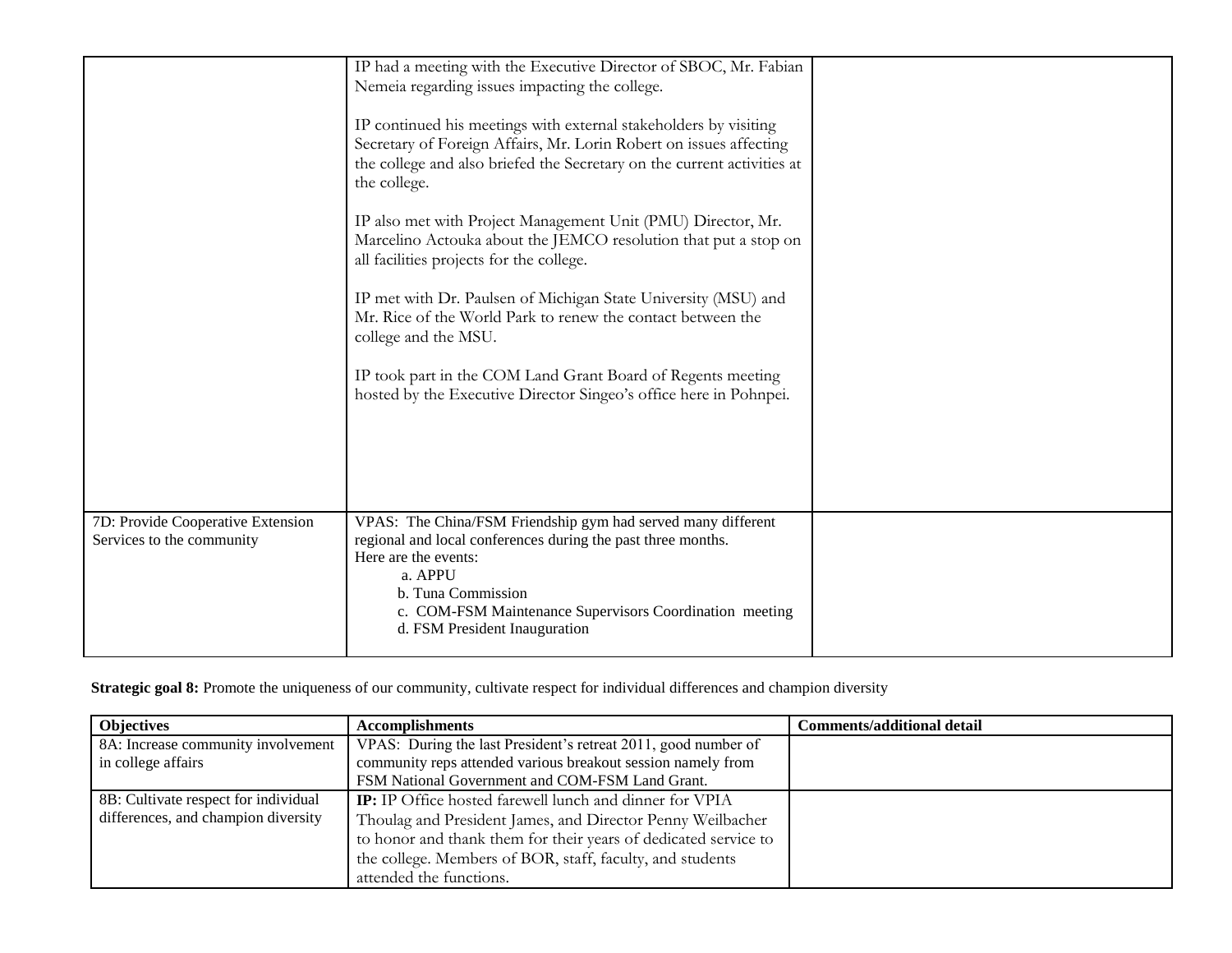| <b>HRO</b>                                                 | <b>HRO</b>                                           |
|------------------------------------------------------------|------------------------------------------------------|
| 15 countries outside of the FSM are represented in the     | Saipan, Hawaii, US, Palau, Canada, Romania, Sri      |
| workforce at the College [see next column].                | Lanka, India, Nauru, Kiribati, Thailand, Japan,      |
| New Employee orientation includes cultural information and | Philippines, Fiji, Lithuanian, Yap, Kosrae, Pohnpei, |
| awareness.                                                 | & Chuuk.                                             |

**Strategic Goal 9**: Provide for continuous improvement of programs, services and college environment

| <b>Objectives</b>                      | <b>Accomplishments</b>                                                                                                         | <b>Comments/additional detail</b>                                                   |
|----------------------------------------|--------------------------------------------------------------------------------------------------------------------------------|-------------------------------------------------------------------------------------|
| 9A: Improve institutional assessment   | VPAS: All divisions and offices under the department of                                                                        |                                                                                     |
| and evaluation                         | administrative services have turned in their worksheet #3                                                                      |                                                                                     |
|                                        | assessment report, work planning and performance evaluation.                                                                   |                                                                                     |
| 9B: Integrate planning, evaluation and | VPAS: Vice President's office has reviewed all recommendations                                                                 |                                                                                     |
| resource allocation for continuous     | from worksheet #3 relating to assessment of all administration                                                                 |                                                                                     |
| improvement                            | services and will determine level of fund allocations for 2012 and                                                             |                                                                                     |
|                                        | 2013 respectively.                                                                                                             |                                                                                     |
|                                        | <b>IP:</b> The priority is to take the college to the next step in terms                                                       |                                                                                     |
|                                        | of accreditation, integrated planning, effective communication,                                                                |                                                                                     |
|                                        | student learning, diversification of resources for sustainability,                                                             |                                                                                     |
|                                        | and entrepreneurship.                                                                                                          |                                                                                     |
|                                        |                                                                                                                                |                                                                                     |
|                                        | The college was invited by SBOC to join the JEMCO meeting                                                                      |                                                                                     |
|                                        | in Honolulu regarding the proposed JEMCO Resolutions to                                                                        |                                                                                     |
|                                        | cut the operations budget at \$700,000 annually beginning in                                                                   |                                                                                     |
|                                        | FY 2013 for the next four years until it reaches \$1.0 million.                                                                |                                                                                     |
|                                        | JEMCO resolution also calls for no IDP activities until 2016.                                                                  |                                                                                     |
|                                        | Francisco Mendiola, Director of Facilities and Campus                                                                          |                                                                                     |
|                                        | Environment and I represented the college at the meeting.                                                                      |                                                                                     |
|                                        |                                                                                                                                |                                                                                     |
|                                        | IP: IP worked with Cabinet members to do their "plan of work"                                                                  |                                                                                     |
|                                        | and made sure to reflect the goals and report against those goals<br>during the 4th quarter in FY 11 and 1st quarter in FY 12. |                                                                                     |
|                                        |                                                                                                                                |                                                                                     |
|                                        | -HRO tracks and provides assessment results for decision                                                                       |                                                                                     |
|                                        | making in its activities including hiring and staff development                                                                |                                                                                     |
|                                        |                                                                                                                                |                                                                                     |
| 9C: Increase research and data driven  | VPAS: Continue to review current trend on enrollment,                                                                          |                                                                                     |
| decision making                        | graduation rate, and help support other department to align                                                                    |                                                                                     |
|                                        | activities and programs accordingly.                                                                                           |                                                                                     |
|                                        | HRO researches on policies and programs to aid development and                                                                 |                                                                                     |
|                                        | modifications of such and support decisions.                                                                                   | HR Director held meeting with GCC HR<br>Administrator in October to discuss HR good |
|                                        |                                                                                                                                |                                                                                     |